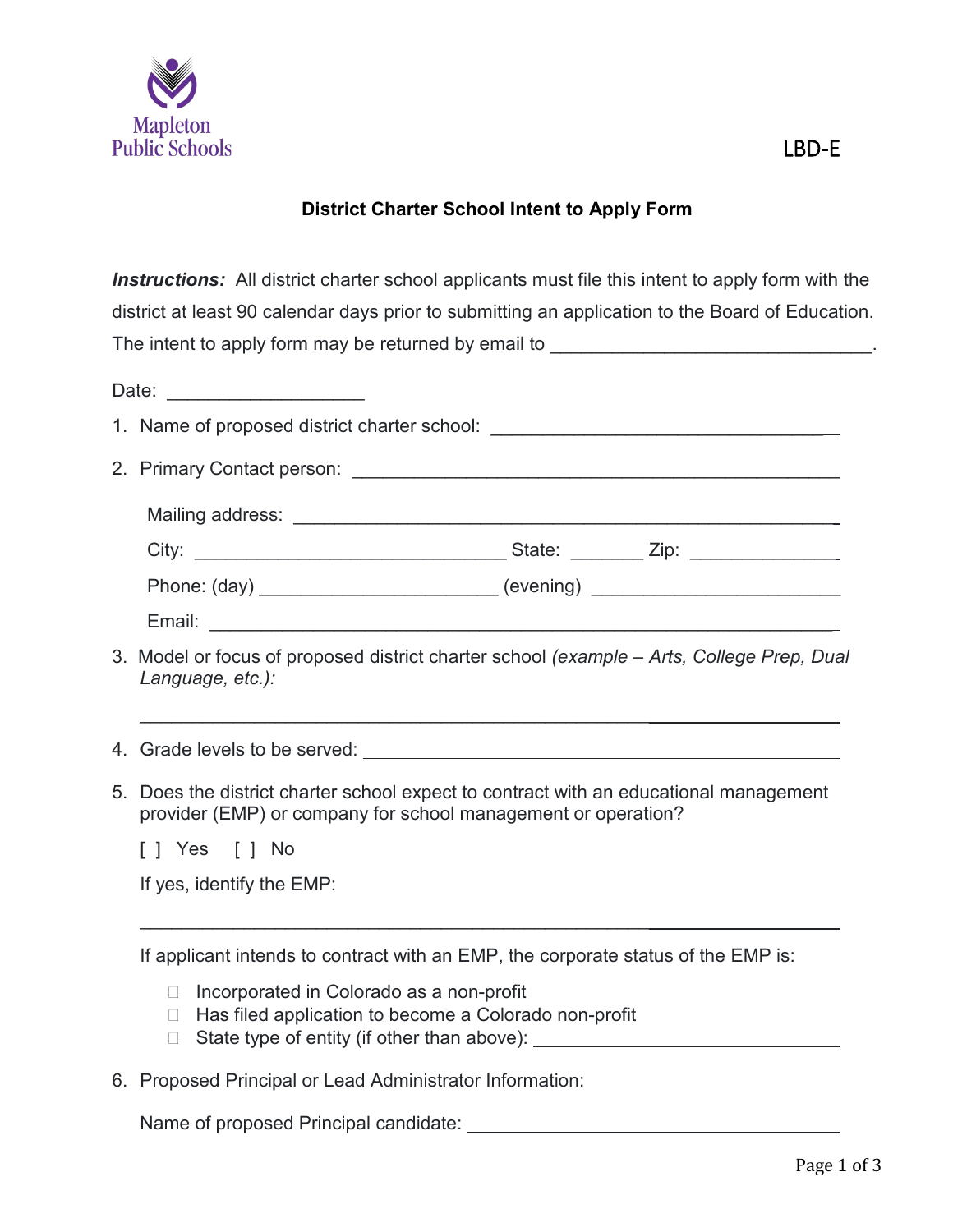

| Current employment: |           |
|---------------------|-----------|
| Phone: (day)        | (evening) |
| Email:              |           |

7. Projected enrollment chart:

| School<br>Year | K | 1 | $\overline{2}$ | 3 | $\overline{4}$ | 5 | 6 | $\overline{7}$ | 8 | 9 | 10 | 11 | 12 |
|----------------|---|---|----------------|---|----------------|---|---|----------------|---|---|----|----|----|
| Year 1         |   |   |                |   |                |   |   |                |   |   |    |    |    |
| Year 2         |   |   |                |   |                |   |   |                |   |   |    |    |    |
| Year 3         |   |   |                |   |                |   |   |                |   |   |    |    |    |
| Year 4         |   |   |                |   |                |   |   |                |   |   |    |    |    |
| Year 5         |   |   |                |   |                |   |   |                |   |   |    |    |    |

8. Projected demographics chart:

| School<br>Year | $\frac{0}{0}$<br>ELL | $\frac{0}{0}$<br><b>SPED</b> | $\%$<br><b>FRL</b> |
|----------------|----------------------|------------------------------|--------------------|
| Year 1         |                      |                              |                    |
| Year 2         |                      |                              |                    |
| Year 3         |                      |                              |                    |
| Year 4         |                      |                              |                    |
| Year 5         |                      |                              |                    |

- 9. Include an attachment with the following information about the applicant team or founding entity:
	- A. Names, roles, and current employment of all persons on the applicant team.
	- B. Does the applicant team or any members of the team currently operate any other schools? \_\_\_\_Yes \_\_\_\_\_ No